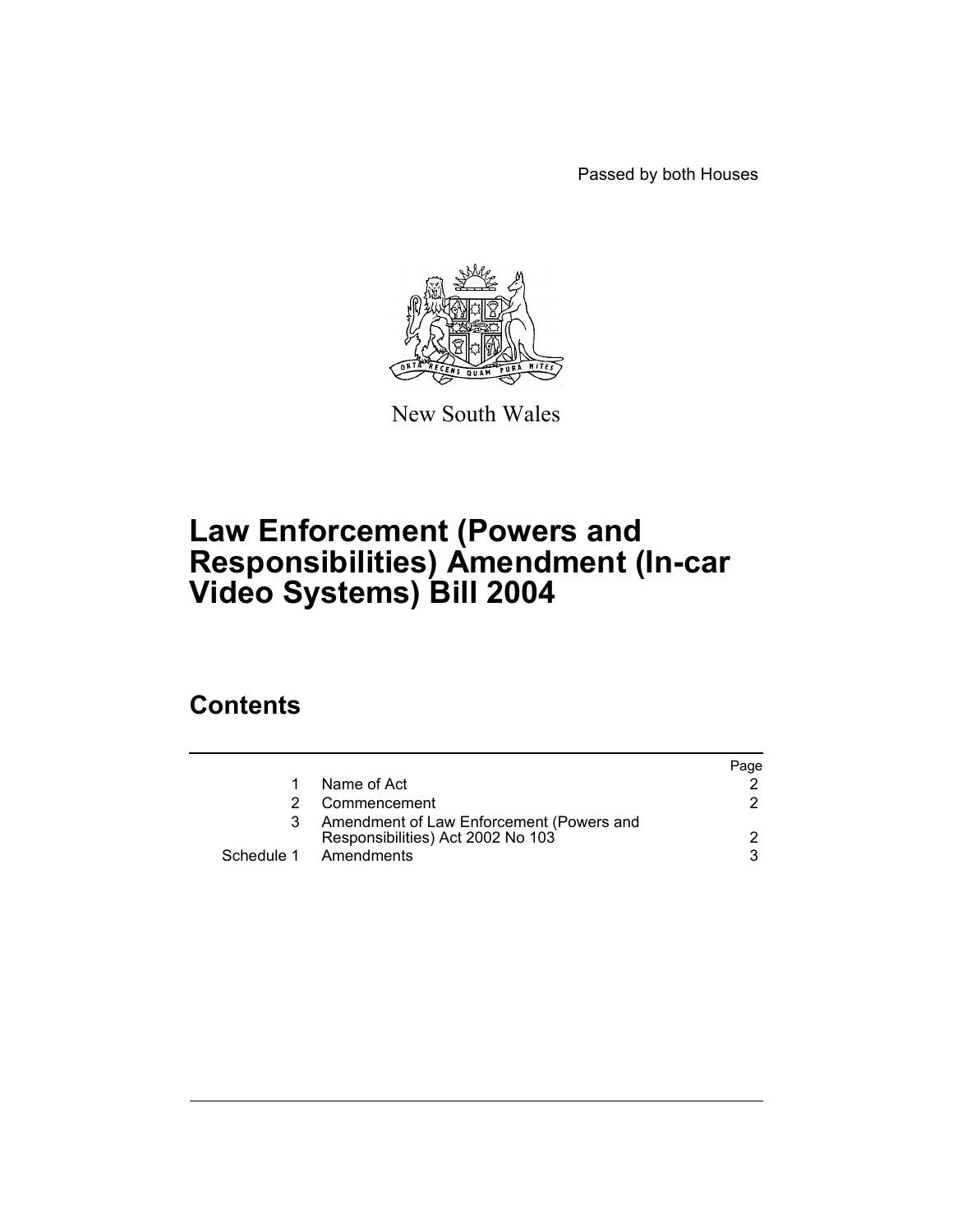*I certify that this PUBLIC BILL, which originated in the LEGISLATIVE ASSEMBLY, has finally passed the LEGISLATIVE COUNCIL and the LEGISLATIVE ASSEMBLY of NEW SOUTH WALES.*

> *Clerk of the Legislative Assembly. Legislative Assembly, Sydney, , 2004*



New South Wales

# **Law Enforcement (Powers and Responsibilities) Amendment (In-car Video Systems) Bill 2004**

Act No , 2004

An Act to amend the *Law Enforcement (Powers and Responsibilities) Act 2002* to make provision for the use of in-car video recording equipment by police; and for other purposes.

*I have examined this Bill, and find it to correspond in all respects with the Bill as finally passed by both Houses.*

*Chairman of Committees of the Legislative Assembly.*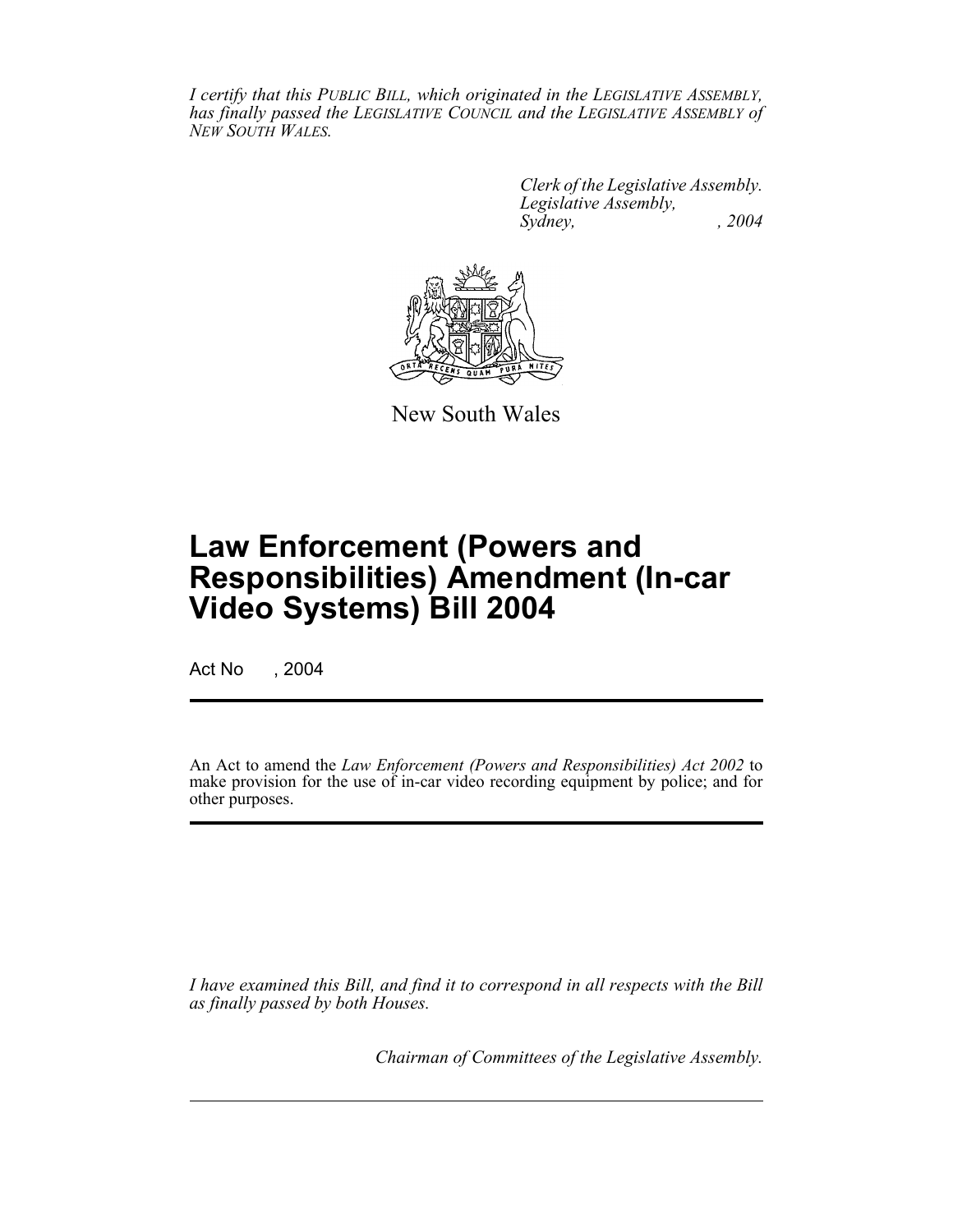Law Enforcement (Powers and Responsibilities) Amendment (In-car Video Clause 1 Systems) Bill 2004

### **The Legislature of New South Wales enacts:**

### **1 Name of Act**

This Act is the *Law Enforcement (Powers and Responsibilities) Amendment (In-car Video Systems) Act 2004*.

### **2 Commencement**

- (1) This Act commences on a day to be appointed by proclamation.
- (2) Part 8A of the *Law Enforcement (Powers and Responsibilities) Act 2002* (as inserted by this Act) commences on the commencement of this Act.

### **3 Amendment of Law Enforcement (Powers and Responsibilities) Act 2002 No 103**

The *Law Enforcement (Powers and Responsibilities) Act 2002* is amended as set out in Schedule 1.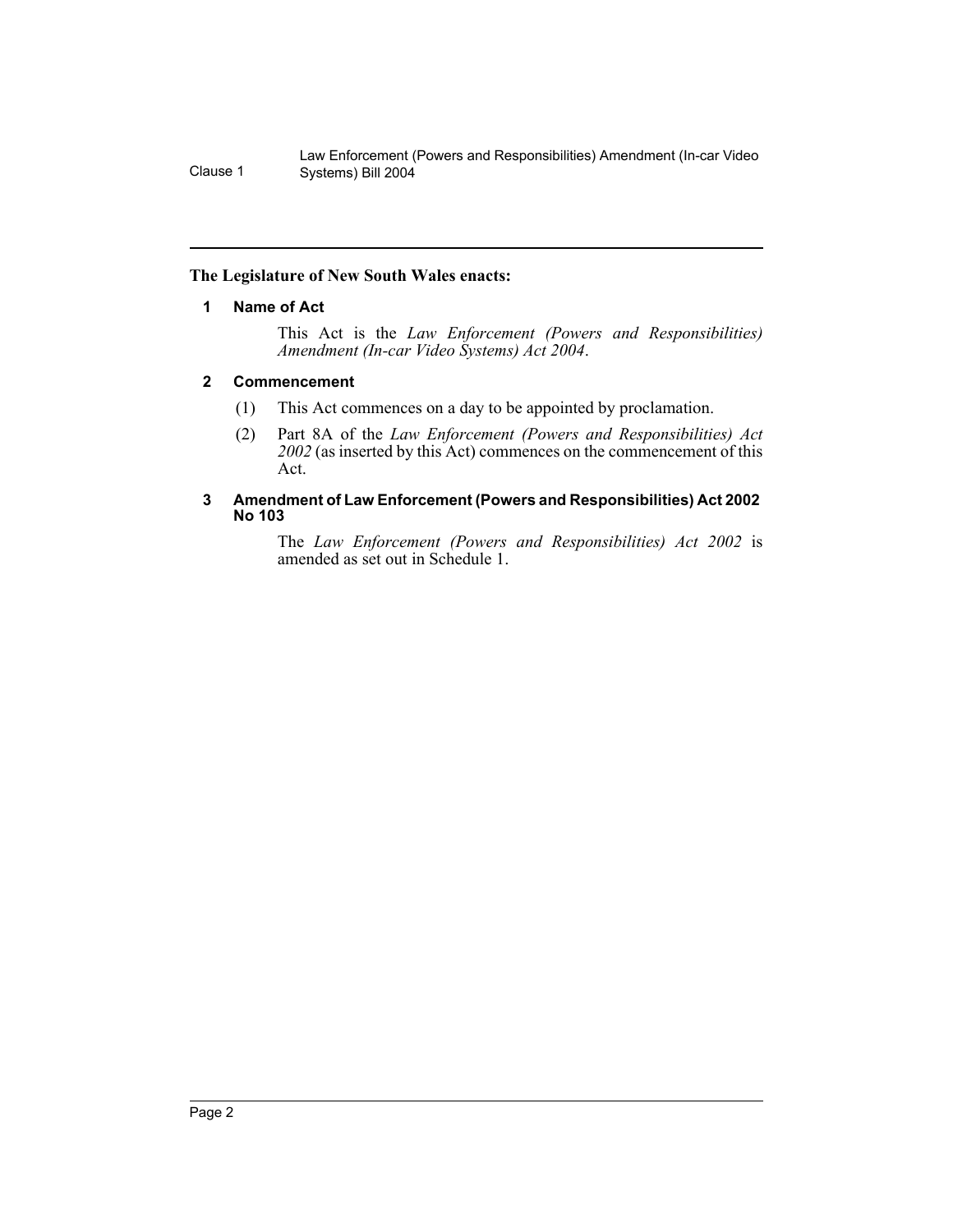Law Enforcement (Powers and Responsibilities) Amendment (In-car Video Systems) Bill 2004

Amendments Schedule 1

### **Schedule 1 Amendments**

(Section 3)

### **Part 8A**

Insert after Part 8:

### **Part 8A Use of police in-car video equipment**

### **108A Definitions**

(1) In this Part:

*ICV equipment* means in-car video equipment, being equipment installed in a vehicle and capable of recording visual images and sound outside the vehicle (including by means of a microphone that is separate from the equipment and vehicle).

*police activities* means activities engaged in by a police officer while exercising any functions of a police officer.

*police vehicle* means a vehicle used or operated for the purposes of police activities.

*vehicle* includes a motorcycle or other cycle, and *driver* includes the rider of a motorcycle or other cycle.

(2) A reference in this Part to the *driver* of a police vehicle includes, in the case of a police vehicle that is not being driven, a reference to the police officer responsible for the use and operation of the vehicle as driver.

### **108B Police activities requiring use of ICV equipment**

For the purposes of this Part, the following police activities are *police activities that require the use of ICV equipment*:

- (a) pursuing or otherwise following a vehicle with the intention of stopping or detaining the vehicle,
- (b) activities in relation to a vehicle that has been stopped or detained, or in relation to the driver or any occupant of the vehicle while in or about the vehicle (whether or not the vehicle was stopped or detained after being pursued or otherwise followed under paragraph (a)).

### **108C Mandatory use of ICV equipment**

(1) If a police vehicle is equipped with ICV equipment, the driver of the vehicle must ensure that while the vehicle is being used in the course of police activities that require the use of  $\text{ICV}$  equipment: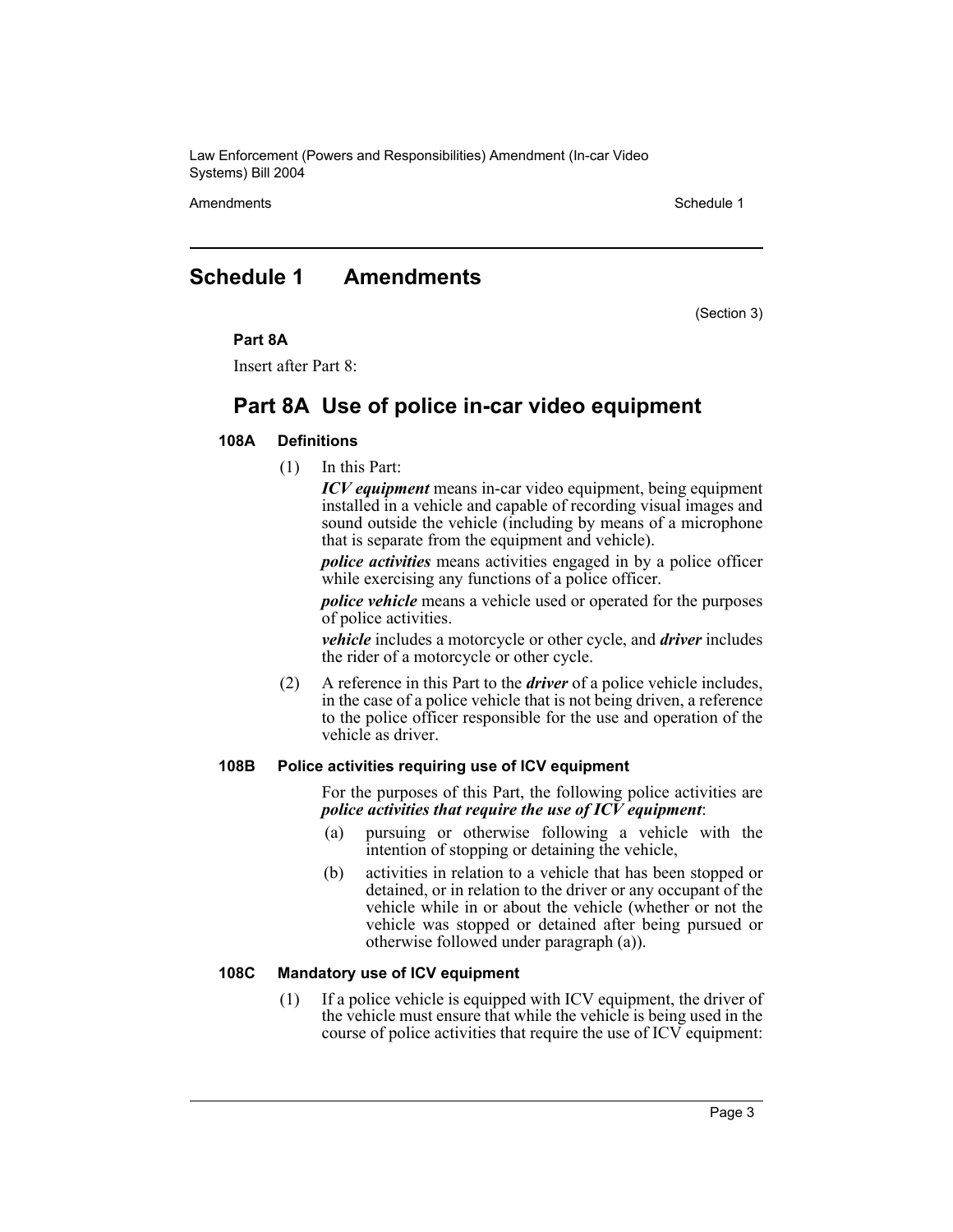Law Enforcement (Powers and Responsibilities) Amendment (In-car Video Systems) Bill 2004

Schedule 1 Amendments

- (a) the ICV equipment is operated for the purpose of recording a view from the police vehicle of those activities, and
- (b) a conversation between the police officer and the driver or any occupant of a vehicle stopped or detained in the course of those activities is recorded by means of the ICV equipment.
- (2) The authority conferred by this section to record a conversation (the *primary conversation*) extends to authorise the recording of another conversation the recording of which is incidental to the recording of the primary conversation or that is inadvertently or unexpectedly recorded in the course of recording the primary conversation.
- (3) Any failure to operate ICV equipment or to record a conversation as required by this section:
	- (a) does not of itself limit or otherwise affect the admissibility of evidence of any matter concerning the police activities to which the failure related, and
	- (b) does not of itself result in any such evidence being evidence improperly or unlawfully obtained,

but this subsection does not otherwise affect the operation of any rules as to admissibility of evidence.

### **108D Person to be informed that conversation will be recorded**

- (1) A police officer who records a conversation between the police officer and another person under this Part must inform the person (either immediately before recording of the conversation commences or as soon as practicable after recording has commenced) that the conversation will be recorded using police in-car video equipment.
- (2) This section does not apply to the recording of a conversation inadvertently or unexpectedly or incidentally to the recording of another conversation.
- (3) Recording of a conversation does not require the consent of the person and the authority conferred by this Part is not affected by any objection or refusal to consent by the person to the recording.

### **108E Recording not authorised after arrest**

(1) A conversation between a police officer and a person must not be recorded under this Part after the person has been arrested.